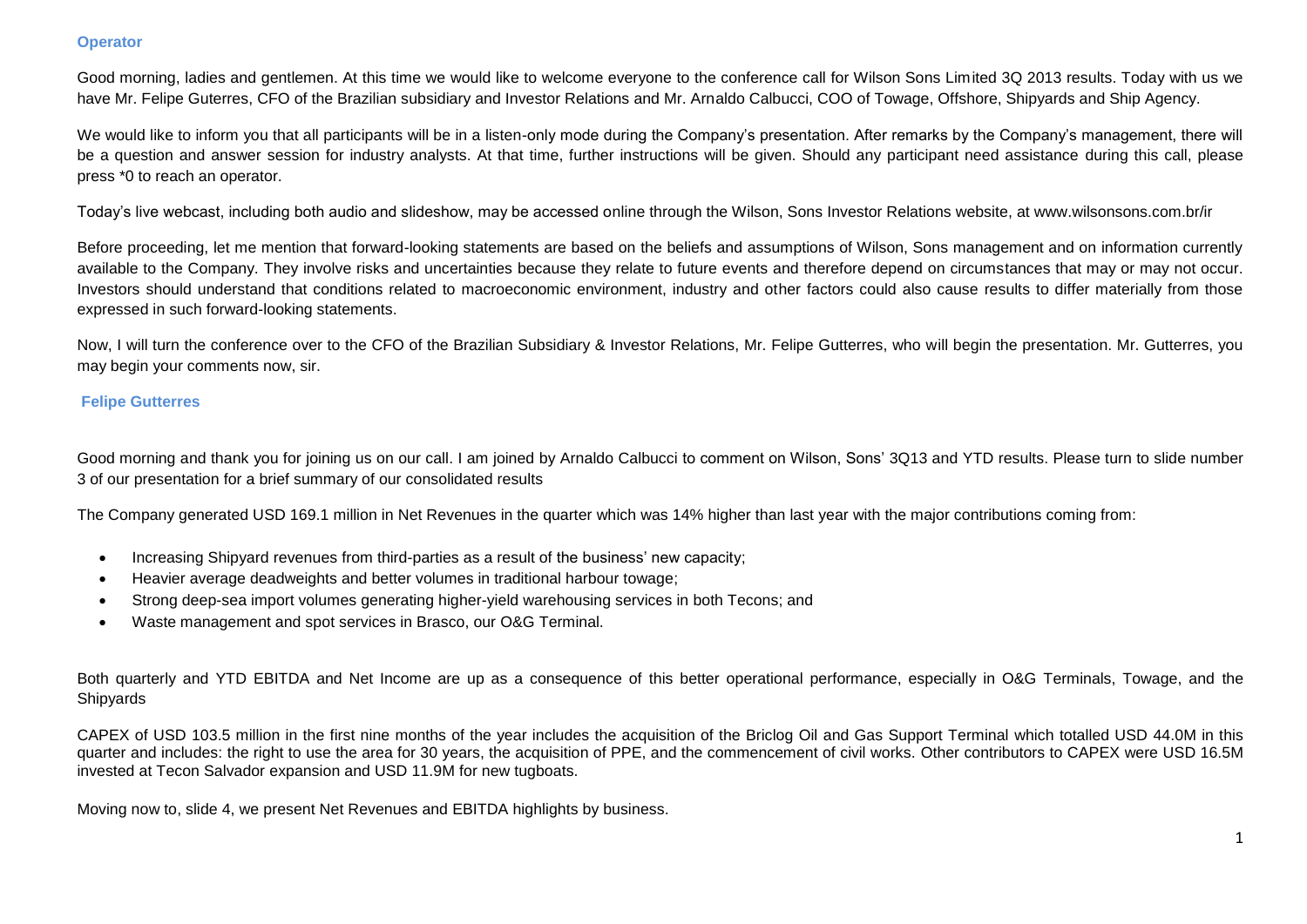Container Terminals revenues for the first nine months were up 2%. The strong deep-sea import volumes were offset by the devaluation of Brazilian currency which reduces revenues as most of the Container Terminals' revenues are BRL-denominated.

In **Oil & Gas Support Base ("Brasco")** the good results were driven by waste management activities, together with an increase in spot services, and a better price mix.

In **Logistics**, revenue and EBITDA reduction was a result of the end of 4 dedicated operations in the last 12 months (Merck, CSN - Tecar, Gerdau, and Vale).

**Towage** revenues increased almost 10% mainly as a result of higher harbour manoeuvre volumes, larger vessels attended, and the growth of special operations, especially those related to the support to oil & gas platform assistance. Currently, the Company has 66 tugboats operating in 22 ports along the Brazilian coast.

**Shipyards** posted strong revenue and EBITDA as shipbuilding activities advanced with the percentage of vessels completed increasing. Currently, the Shipyard's orderbook includes 6 Offshore Support Vessels: 3 for Geonavegação, 2 for WSUT and 1 for Fugro. This orderbook reinforces Wilson Sons' strategy to take advantage of the demand driven by the growth of Brazilian O&G industry.

**Offshore Support Vessels** revenues improved 13.2% benefiting from the increase of days in operation due to the commencement of operation of PSV-Tagaz (1Q13). Despite this, the average daily rate was negatively impacted by the BRL depreciation as roughly 50% of the daily rate is denominated in BRL.

Now I will highlight some business opportunities we have in the next slide, slide number 5.

Here I would like to call your attention to the Tecon Salvador opportunities to compete for cargoes from other ports after the conclusion of the terminals recent expansion. Cargoes such as coffee, cotton and fruits, which are predominantly produced in Bahia state, had had limited handling in Tecon Salvador due the past capacity constraint. Now, after the expansion, besides the logistical efficiency to handle these cargoes in Tecon Salvador with reduced transit times, the terminal delivers some of the best berth utilisation efficiencies in the country with virtually no ship waiting times helping to reduce costs of whole logistics system that uses the Port of Salvador benefiting importers, exporters and shipping companies.

Going to slide number 6.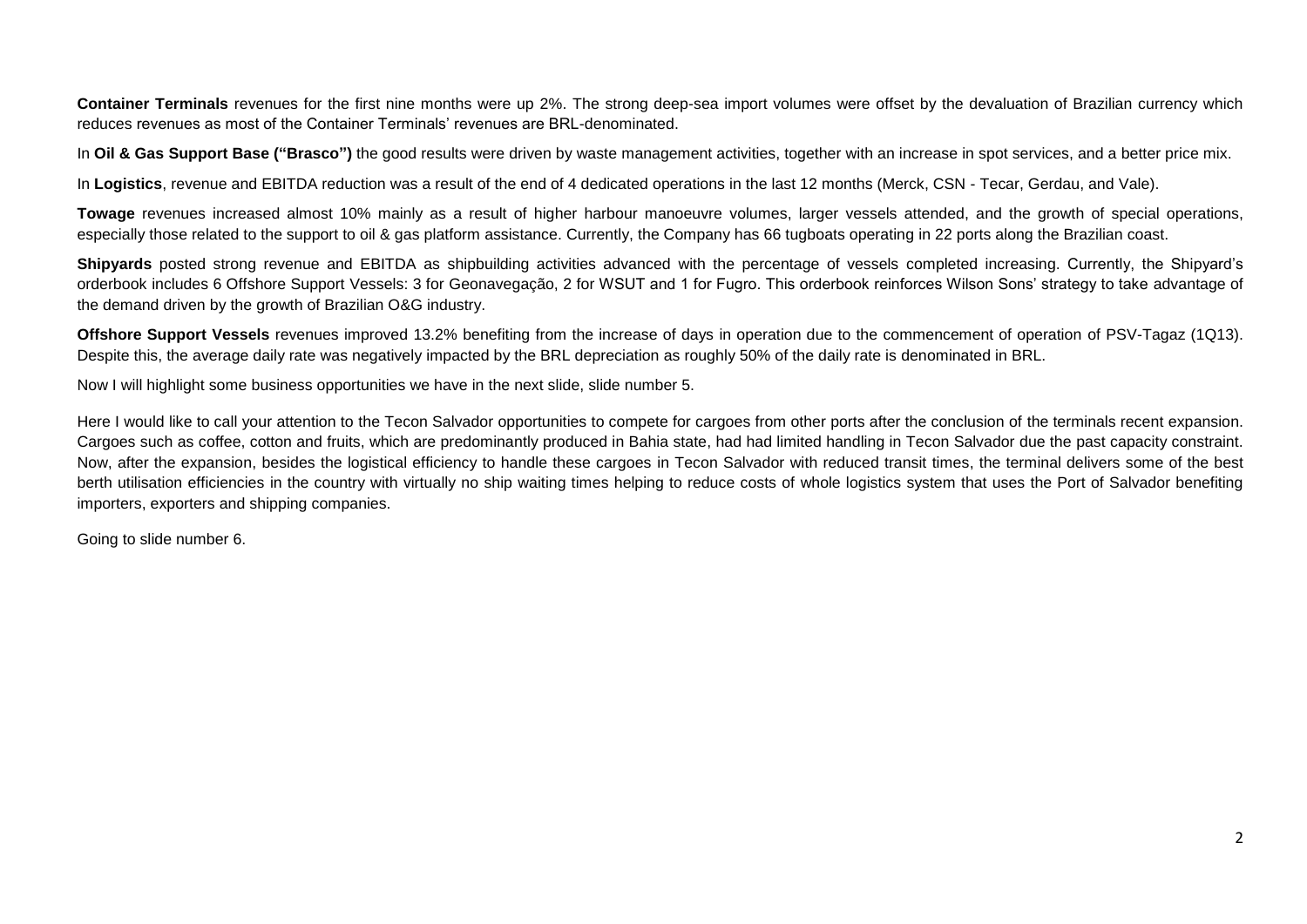This is a picture of our Oil & Gas Terminal Brasco Cajú or Briclog, as it was formerly known. It is operational with 72 metres of quay, but the full potential of the site includes a further investment to complete an additional 428 metres of quay which in total will allow the simultaneous berthing of up to six support vessels. To give some idea of comparative our existing Brasco base in Niteroi currently has three vessel berths. So this project of civil works will substantially improve capacity after completion.

# Going to the next chart, chart number 7

From the Company's IPO in 2007 through the beginning of 2013, Wilson Sons completed a large CAPEX cycle of roughly USD 1.0 Projects such as capacity expansion and new equipment in Tecon Rio Grande and Tecon Salvador, the doubling of Guarujá Shipyard capacity, and the construction and maintenance of our fleet of tugboats and offshore support vessels enabled us to increase service levels to our valuable clients.

Given the completion of a large number of significant investments, we expect increased free cash generation going forward.

At this point we will open the call to any questions you might have.

## **Operator**

Thank you. The call is now open for questions. If you have a questions please press \*1.

## **Operator**

Mr. Colleen Thomas from Cantor Fitzgerald would like to make a question

## **Colleen Thomas**

I have a number of questions. Could you provide some guidance for CAPEX for 2014please, and then, perhaps, some guidance for next years? Talk a little about what is included in that number in terms of maintenance versus growth and perhaps by division. So I just get a feel for absolut levels of CAPEX growth and also for the CAPEX by division, please.

## **Felipe Gutterres**

Ok. In terms of Capital Expenditures, as we have already mentioned, the big investment cycle ended in 2013. So what we will have in terms of future CAPEX is much more what we call organic CAPEX. There will be around 50% or a little bit more than that of maintenance and the remaining balance of growth and will include the new supply vessels we will build for the Offshore business unit that we have. Joint Venture if you wish, and also new vessels for the tug business and some equipment investment for the container terminal. But in 2014 we will have the expansion of Brasco Cajú, or Briclog. So we are talking about a CAPEX around a USD 100 Mn - USD 150 Mn.

## **Colleen Thomas**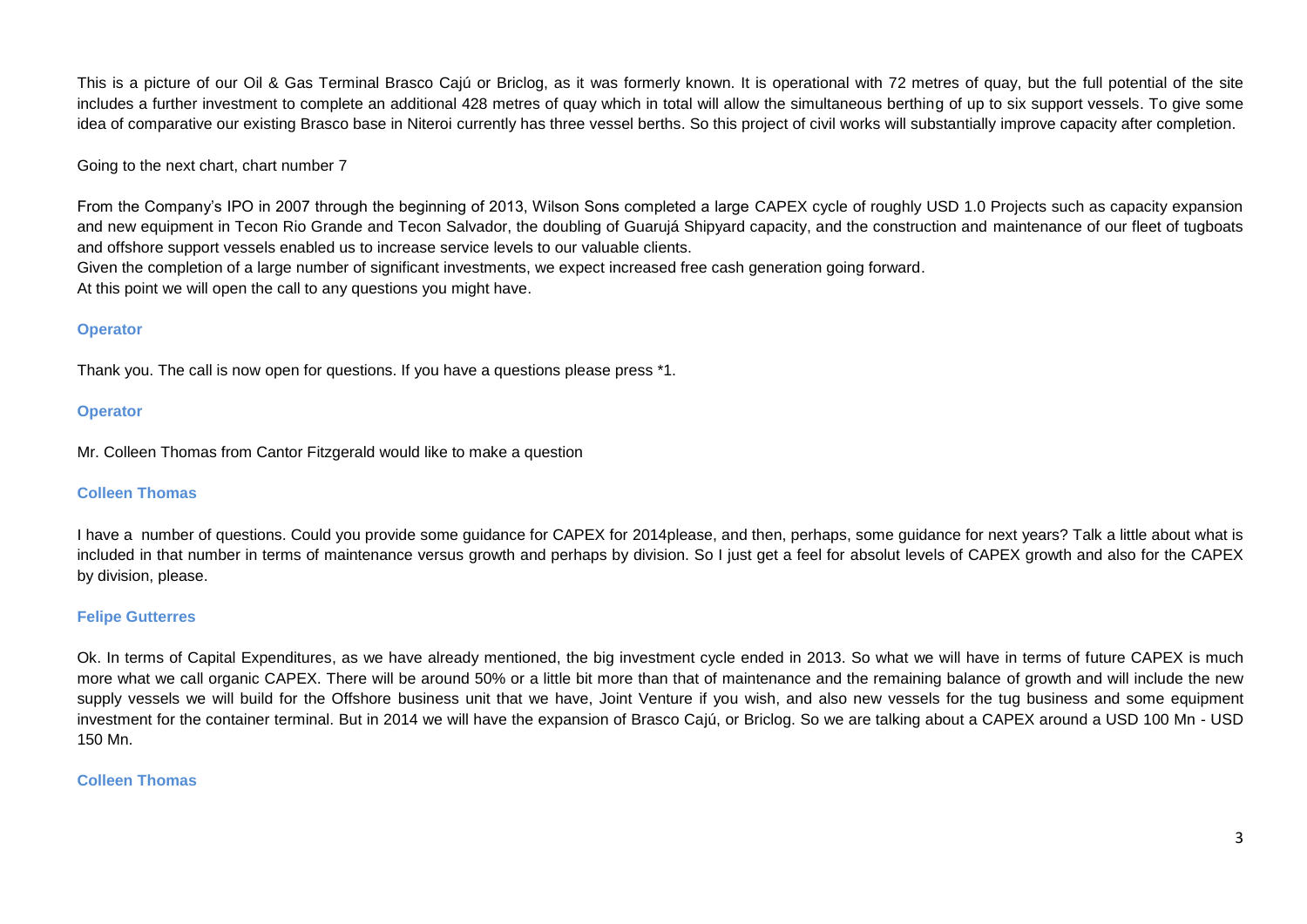# So you would say a USD 100 Mn to USD 150 Mn?

### **Felipe Gutterres**

Yes. We are talking about a CAPEX between USD 100 Mn - USD 150 Mn. Not for 2014. 2014 probably we will have a CAPEX around USD 130 Mn – USD 140 Mn.

### **Colleen Thomas**

Thank you. Just moving on. The Logistics division. This fall in revenues this year reported due to the reduction in dedicated operations. On that now come to an end, so all those operations now effectively closed and Logistics is ready to increase revenues?

#### **Felipe Gutterres**

In terms of Logistics, as you mentioned, we have the impact and the decrease in revenues coming from the end of this 4 dedicated operations. The main strategy we have in Logistics is the focus on bonded warehouses and Logistics Centres. We have some contracts like that ending in 2014 also. But, after that, our main focus will be the bonded warehouses in São André and Suape and the Logistics Centre in São Paulo. So probably 2014 we will have a down-term in Results in Logistics that will be recovered with a different strategy from 2015 on.

#### **Colleen Thomas**

OK. Thank you. Finally, on property and disposals. Obviously, this year you have a quite large inflows from property and disposals. Have you still got a large quite line of disposals to come or will now is that process is nearly complete or complete?

### **Felipe Gutterres**

We don't have a big pipeline of property and disposals at this stage. But we have a land in São Paulo State that we can dispose but we are in the first stages of analyses of this kind of disposal. Don't expect a big disposal in 2014. It depends on the market situation and obviously we have a partner in the plant.

#### **Colleen Thomas**

Ok. Thanks very much. It was very clear.

#### **Felipe Gutterres**

Thank you.